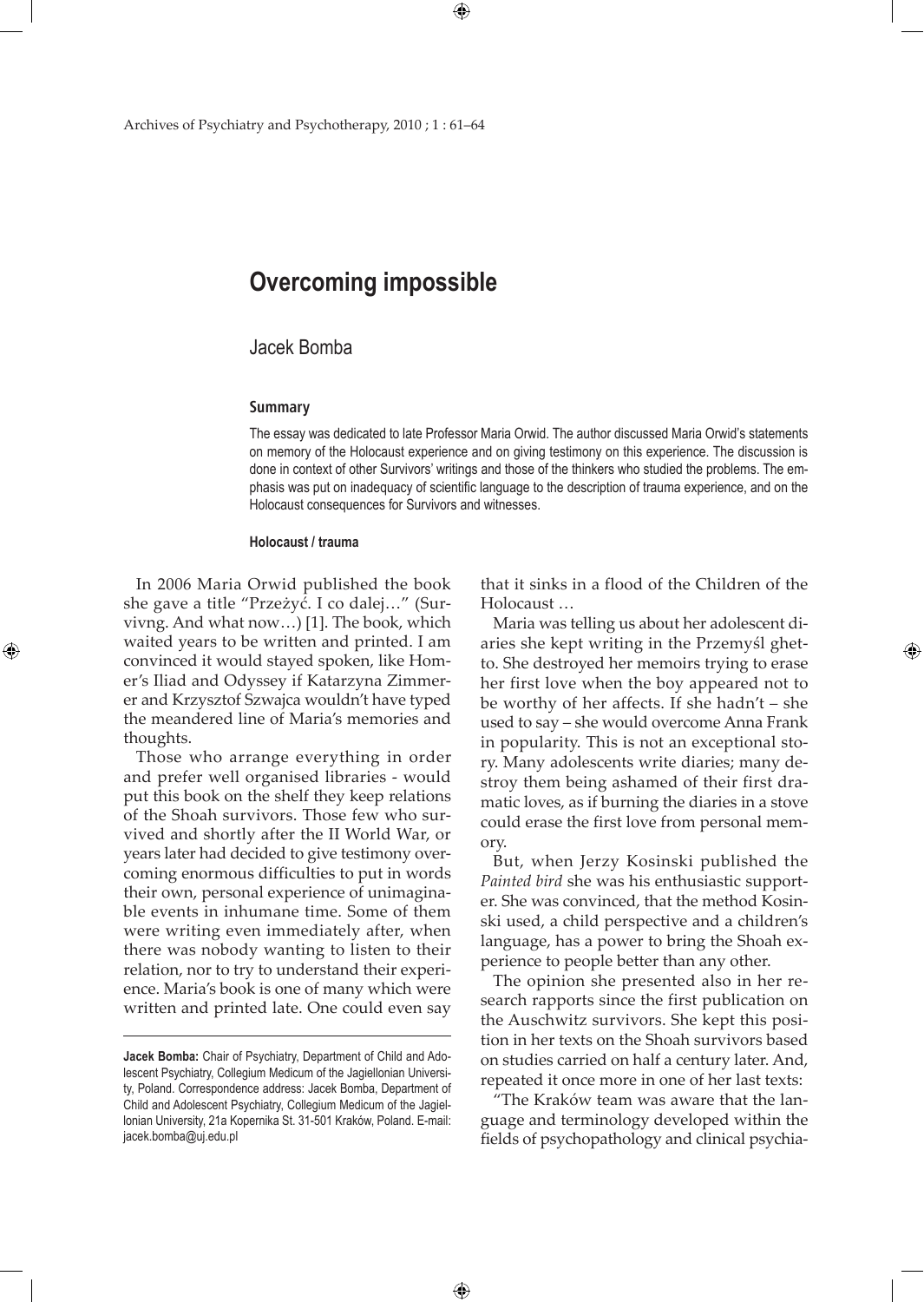⊕

try were inadequate to describe either the concentration camp experience or the post-war problems of former prisoners." [2]

But, for Maria Orwid, Auschwitz remained the synonym and symbol of the Shoah, in spite of the fact that her close relatives were killed in another place.

Was it the reason for her (and her colleagues also) not asking the former prisoners of Auschwitz-Birkenau about their ethnic identity? Or, maybe, quite opposite – she did not ask – even hadn't thought about such question, and made Auschwitz the symbol of inhumane treating human beings?

But, she wrote also:

"We believed at the time that it was honest to approach the impact of Nazi ideology on human beings from an existential, universal human position." [3, p. 96]

Can we accept this declaration as satisfactory? Many times she emphasised, that former prisoners of Auschwitz, mainly political prisoners, were significantly different from the Shoah survivors. The significant difference was – in her opinion – the feeling of guilt connected with the surviving, while the other had perished.

Entering the Jagiellonian University in 1949, she had applied for membership in a students' organisation (communist, of course; no other existed at the time; however, she always declared herself as left-oriented). She was never hiding she was a Jewess. The executive committee chairman asked her, in front of the group: *How did it happen that you live, colleague?* And this question touched again the hard feeling of inappropriateness of being among the living. Being psychiatrists and psychotherapists we find no difficulty in describing her problem at the moment. We know about the survivors' feeling of guilt. But we know also about difficulties in communication to other person the experience of the trauma of the Shoah. How difficult it is to feel to be understood, empathically understood.

Maria Orwid identified – at least for herself – one more factor responsible for the delay in approaching experience of the Shoah. It was – (what she called) "Jewish sadness". It was her conclusion based on studies of former prisoners of Auschwitz.

In psychopathology sadness, is the basic symptom of depression. And, as a depressive symptom sadness was enlisted among symptoms of the KZ Syndrome, and later in the PTSD syndrome. However, the great career of the concept of PTSD, and especially its grouping with neurotic and somatoform disorders in ICD-10, as well as the specific interest of psychiatrists in the specificity of affective disorders, to some extend diminished the attention on sadness in survivors.

Nevertheless, I presume that what Maria Orwid was having on her mind talking about "Jewish sadness" was an overwhelming feeling of loss. She was thinking rather about the loss of relatives and friends, and the loss of tradition, the tradition of the European culture included. And, about the loss of sense, connected with the break of European culture. In this context her question gains many meanings. She answered this question with something more than her research on consequences of the Shoah trauma through generations. The studies she had been continuing even convinced, that methods of psychiatry, psychology, and theory of psychotherapy lack adequacy to get to their essence and to describe them.

⊕

Out-speaking her own story was also not enough. Her own way was the effort to transmit the importance of observing the value of human life and human dignity. The effort continued everyday, in each meeting with patients, with students, colleagues and friends. She was persistent and uncompromising in that matter; sometimes even difficult to be with.

Giving testimony is not an easy matter, and – I am afraid – psychiatrists with their scientific model of reality are less aware of this difficulty in comparison with artists.

The recently published book "Bohater. Spisek, śmierć. Wykłady Żydowskie" (*The Hero, Conspiracy, Death. The Jewsih lectures*) by Maria Janion, Polish student of literature, confirms this, I think. Especially in the third part of the book "Ironia Całka Perechodnika" (*Irony of Calek Perechodnik*)*;* but, it should be reminded, that Maria Orwid used to say, that artists wrote about the Shoah earlier and better then psychiatrists did.

Archives of Psychiatry and Psychotherapy, 2010 ; 1 : 61–64

 $\bigoplus$ 

⊕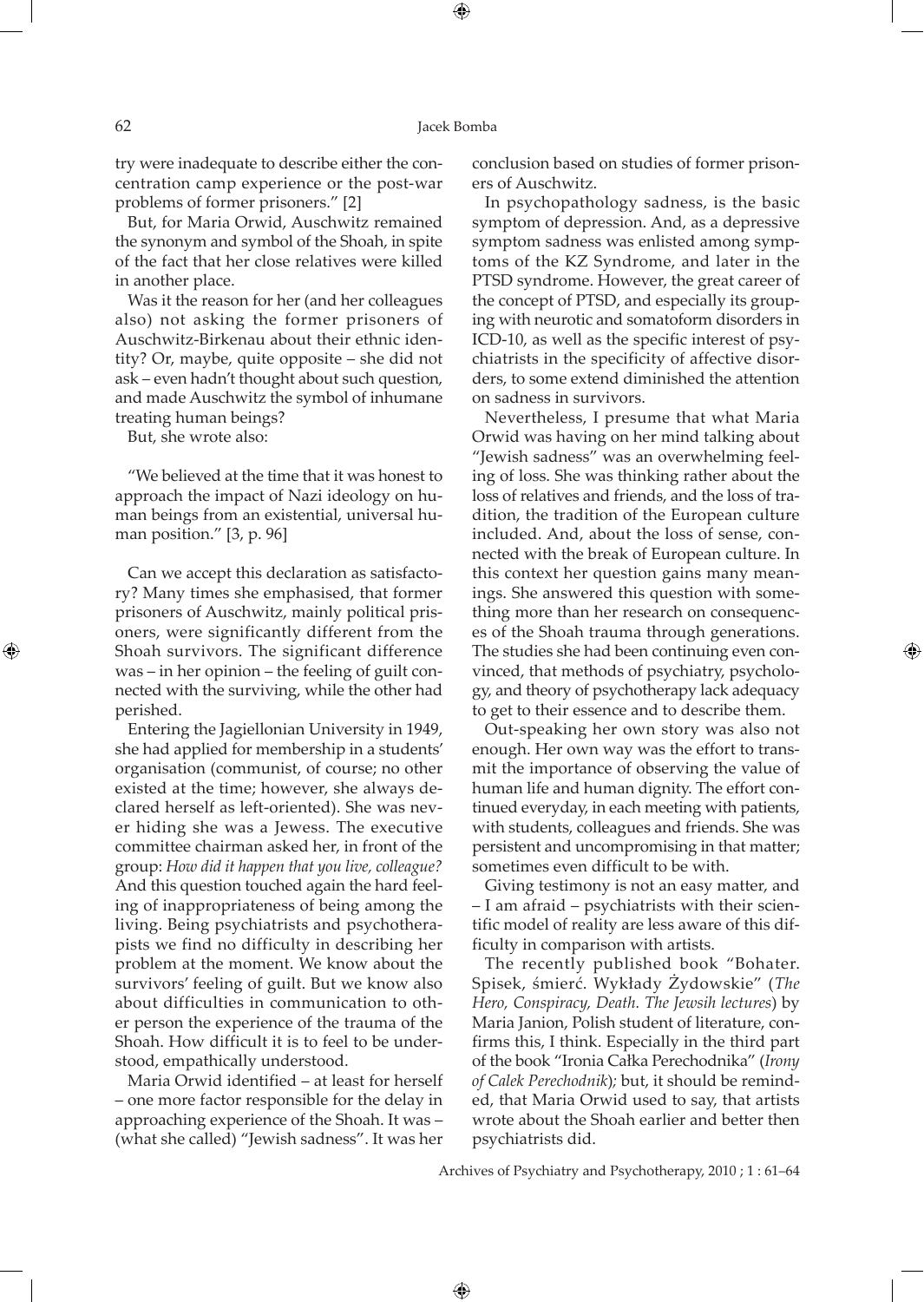⊕

For the problem we are discussing here, Janion's reflections on Imre Kertész texts are more important than that on Perechodnik's.

Kertész's writings were important for Maria Orwid too. She used to emphasise adequacy of the perspective he used, that of an adolescent, to describe the experience of Shoah (in *Fatelessness* (*Sorstalanság*), as a child's perspective in Kosinski's *Painted bird*).

Maria Janion points out yet another aspect of Kertész's texts, that of giving testimony. Nobody is keen to listen to survivors (Janion follows Kertész's thoughts back to Tadeusz Borowski and Primo Levi); everybody tends to forget about the atrocities of the Shoah. That we already know, this is the conspiracy of silence. But only survivors feel the approaching catastrophe of covering the enormous pains of the Extermination with humanistic culture.

But, at the same time survivors are full of doubts concerning their truth as witnesses. The true witnesses are only those who perished. Janion quotes Primo Levi and finds the same ideas in Borowski's and Kertész's texts:

"Survivors are not the true witnesses, said Levi, but speak 'instead of them, in their name'. (…) Those who touched the bottom and stayed there, told nothing and nobody had listened to them."  $[4, p. 297-298]$ <sup>1</sup>

Janion finds that the mystery becomes less obscure after Kertész's efforts to describe the inner experience of musleman. Muslemanism is the very end of the experience of contempt. And, the core of the victory over persecutors is in the successful defence of the personality and one's own integration over the importance of biological life.

We can find similar ideas in Kępiński writings; he perceived the way to survive in a concentration camp in the ability to defend inner values over the power of "the first rule of biology", the need to preserve individual life:

"…to survive one had to get out from the imperative: stay alive at every price. Those who subdued to it, were loosing their humanity, and with this, often a chance for survival." [5, p. 16]

1 Trans. JB

⊕

Maria Orwid had overcome doubts concerning giving testimony. She had found inner power to oppose the processes observed by Borowski and Kertész as eliminating "the knowing about Auschwitz". However without throwing humanistic values away.

She writes in her last book:

"Holocaust was the event without precedent in history, the event which had changed the whole human thinking. It was the realization of an idea to exterminate the whole nation, or two nations: Jewish and Romanic. The nations which did not carry any war with anybody, attacked nobody, but had been indicated in some irrational ideology as responsible for all disasters of the world, at least dangerous for the Aryan race which was to rule the world." [6, p. 80-81]

"And what now?" is a question Maria Orwid turned to herself. But also to all of us. And what now?

Half a century ago Maria Czapska wrote:

"The most horrible genocide in the history of human kind, The massacre of several millions of Jews in Poland, chosen by Hitler to be the place of executions; the blood and ashes of the victims stayed in Polish soil. They form the essential bonds between Poland and the Jewish nation. The bonds we can not free ourselves from. Poland is burdened if not with responsibility for the crime itself, for responsibility for its reparation". [quoted from 4, p.309-310]

We know well, having these meetings for a time, how heavy is the burden of responsibility and how difficult is giving satisfaction.

Maria Janion helps us again. She quotes Kertész:

"... heavy, black mourning of the Holocaust should stay an inseparable part of common awareness, and decision on such mourning will be The sign of a 'vivid value system'" [4, p. 310]

and

 $\bigoplus$ 

"The Holocaust is a value, for on the costs of immerse sufferings brought us to immeasur-

Archives of Psychiatry and Psychotherapy, 2010 ; 1 : 61–64